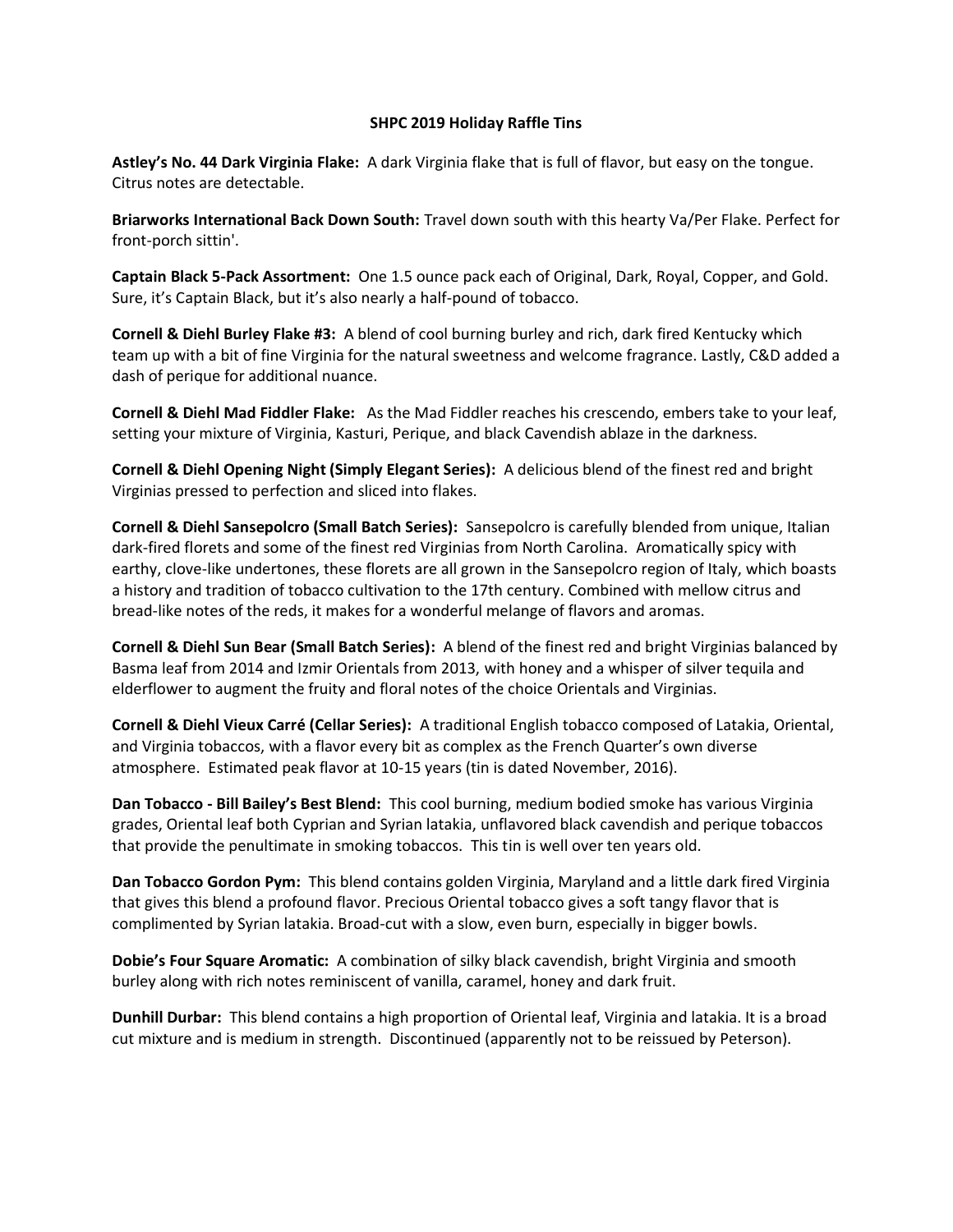**Dunhill My Mixture 965:** Choicest small latakia imparts a rich nutty flavor and coolness. Macedonia bright is added for sweetness. Brown cavendish completes this blend beloved by English mixture aficionados. Discontinued (to be reissued as Peterson).

**Dunhill Ready Rubbed:** a mixture of mature, flue-cured leaves from the USA, Brazil and Africa are blended with sun-cured and smoky fired tobaccos from Indonesia and India. These are then pressed into cavendish and topped with a subtle flavor. Discontinued (to be reissued as Peterson).

**Dunhill Standard Mixture:** A balanced blend of Virginia, latakia and Turkish tobaccos, fine rich flavor. Discontinued (to be reissued as Peterson).

**Escudo Navy De Luxe:** A combination of full bodied Virginia from North Carolina and Virginia blended with Perique from Louisiana are the cornerstones in Escudo. The blend is pressed and matured before it is spun and cut into coins. This process ensures the unique character of Escudo.

**Esoterica Dorchester:** A special formulation of six light Virginias plus golden and dark Virginias with aircured leaf and a pinch of Louisiana perique. Easy burning is ensured by the carefully selected cut. The perique balances the Virginias.

**Esoterica Pembroke:** A luxury English blend (Margate) is married with fine French cognac. This outstanding mixture is a "match made in heaven." Rich taste with character to match.

**Eric Nording Hunter Blend - Beagle (by McClelland):** Aa classic dark, rich matured Virginia flake made from mellow premium orange and red Virginias seasoned with the finest St. James Parish perique. Tin is dated 2017. Discontinued.

**Fribourg & Treyer Cut Virginia Plug:** A full bodied, medium to full strength pressed flake. Very complex from start to finish with a well-balanced taste that both boldly spicy and subtlety sweet.

**Fribourg & Treyer Waterloo #2 Mixture:** Waterloo No. 2 is one of the more subtle Latakia blends you're likely to try. If you like mellow Virginias and prefer Latakia when it's used as a condiment rather than the primary component, you'll be sure to enjoy this tobacco.

**G.L. Pease Quiet Nights (Old London Series):** Ripe red Virginias, fine Orientals, smokey Cyprus latakia, and a pinch of acadian perique are pressed and matured in cakes before being sliced.

**J.F Germain Balkan Sobranie:** One of the most legendary Latakia-based blends in history. Dating back to around the 1920s, this is a combination of wonderful Virginias, excellent Orientals and enough Latakia for a robust and flavorful mixture.

**J.F Germain Royal Jersey Original Latakia Mixture:** Selected Virginian and Maryland type tobaccos carefully blended with a selection of Oriental tobaccos from Greece and Turkey leaf and top grade latakia. Specially processed to produce a mellow smoke with rich flavor.

**John Aylesbury Classic Flake:** Only top quality Virginias are the base for this truly excellent Danish mixture. A Navy Cut, with a fine and smooth taste, featuring true tobacco Virginia sweetness. A blend that is going to enchant more than the flake lover.

**John Cotton Smyrna:** A Turkish-forward blend with plenty of Latakia. Virginias add a touch of sweetness to a robust, smoky and earthy experience.